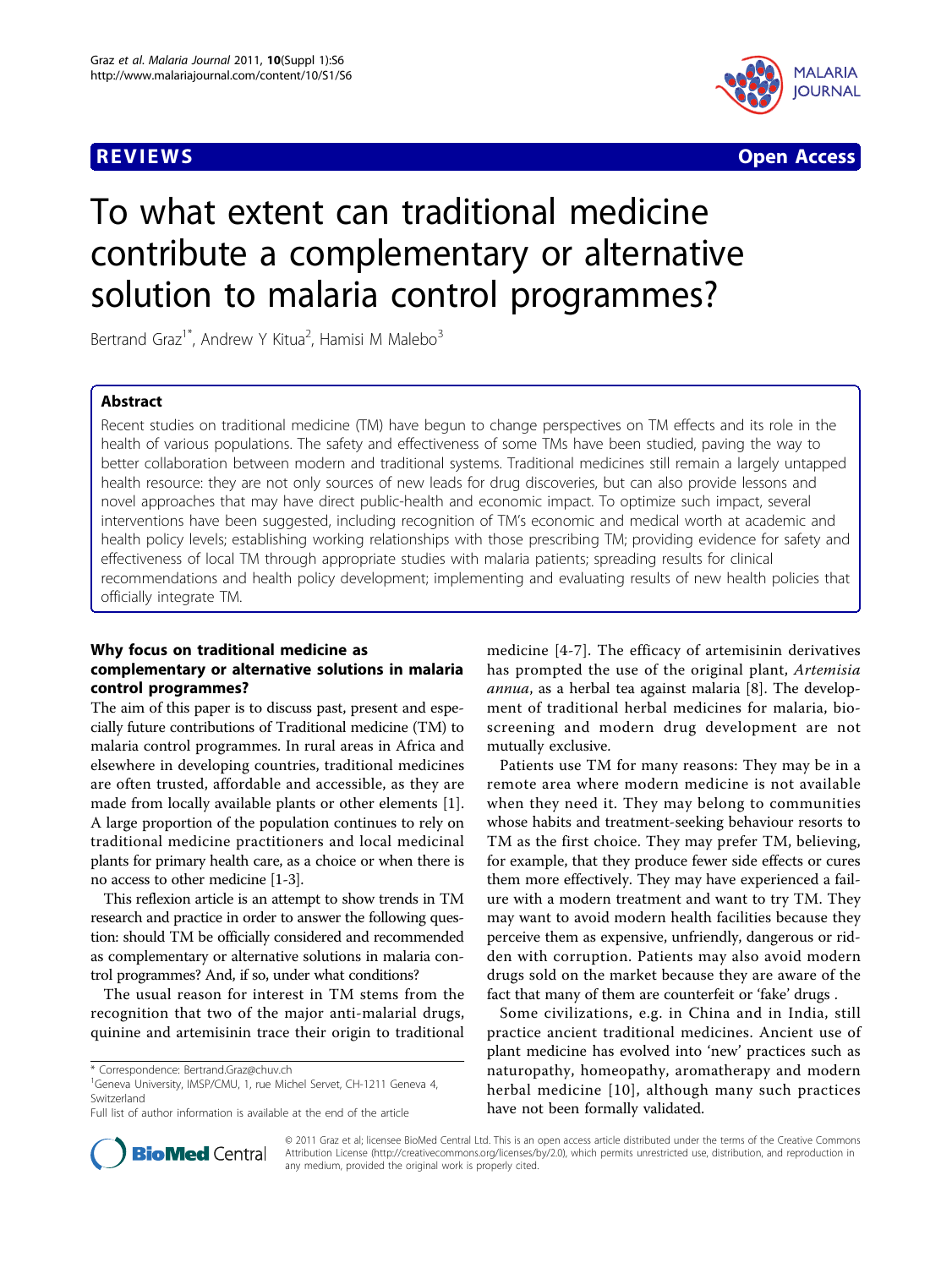Ethnomedical studies provide information on the use, preferences and ecological viability of plants. For example, 16 plants against malaria were found in the communities living around the Sango Bay Forest Reserve in southern Uganda [[11](#page-5-0)]. Hallea rubrostipulata, Warburgia ugandensis and Syzygium guineense were the most important forest tree species used to treat malaria in the community. Such studies cannot, however, tell us anything about the effectiveness of these plants. For that, clinical studies are necessary.

The term "validated", in clinical practice and health policy, means that there is enough evidence in clinical studies to ensure safety and effectiveness (i.e. "evidencebased medicine"). Is there anything like "evidence-based TM"? Many physicians are unaware that clinical research has already been conducted and published on TM. Although the vast majority of published material on TM is laboratory research (e.g. phytochemistry or animal studies), there is also today some clinical evidence of effectiveness in this domain [\[12\]](#page-5-0).

Once a TM has been validated, it could be tested – and in case of good results officially recommended – as an alternative to modern treatments when the latter are lacking, e.g. when supply is interrupted for logistic reasons. Since very few clinical trials on safety and efficacy of traditional anti-malarials have been conducted [[12,13](#page-5-0)], the therapeutic potential of TM may well have been underestimated. So far safety and effectiveness of some TMs have been observed, paving the way to better collaboration between modern and traditional medical systems. In addition, health system research has uncovered interesting facts about TM, e.g. that TM practitioners are not responsible for late seeking modern treatment, at least in some settings [\[14\]](#page-5-0).

TMs appear today a largely untapped health and economical resource, with potential importance at both the individual and population levels [[15\]](#page-5-0).

## Herbal compounds provided important leads for modern anti-malarials: quinine and artemisinin

Among the earliest written records of anti-malarial treatments are a series of Babylonian clay tablets from about 2600 B.C [[10\]](#page-5-0). Amongst the approximately 1,000 plant-derived substances cited for various ailments were oils of Cedrus species (cedar) and Cypressus sempevirens (cypress), Glycyrrhizza glabra (licorice), Camphora species (myrrh), and Papaver somniferum (poppy). All these plants are still used today for the treatment of ailments ranging from coughs and colds to parasitic infections and inflammations [[16](#page-5-0)].

Malaria was a scourge in much of Europe until about three centuries ago. After the Spanish and Portuguese colonization of South America, the use of the bark of the Cinchona tree to treat malaria was introduced in Europe, leading to the discovery of quinine, at the beginning of the  $19<sup>th</sup>$  century [[17\]](#page-5-0); it remains the oldest anti-plasmodial drug still in clinical use. Quinine has perhaps saved more lives than any other drug known in history [[4,5\]](#page-5-0). It has also provided a lead template to chemists who successfully synthesized aminoquinolinebased anti-plasmodial analogs, such as chloroquine, amodiaquine, primaquine and mefloquine, all of which considerably improved the treatment of malaria.

Pre-modern China is also a source of information about the early medicinal uses of plants . The Chinese traditional herbal remedy Qinghao (an Artemisia) has long been used in China for the treatment of intermittent fevers. It was first noted in a document found in a tomb dating from 168 B.C., while the first recipe against intermittent fevers in their acute phase was made by Ge Hong in the fourth century AD. In 1596, Li Shizen introduced Ge Hong's recipe into the materia medica literature [\[18](#page-5-0)-[22](#page-5-0)].

The emergence of chloroquine-resistant P. falciparum malaria in southeast Asia in the 1960s caught the attention of the Chinese government [[23\]](#page-5-0). A National Steering Committee on Antimalaria Research was established in 1967 and an anti-malarial drug discovery programme – encouraged by a war-time request from North Vietnam – was set up in 1969. As part of the programme, Chinese scientists examined ancient medical texts and were drawn to qinghao by Ge Hong's comments [\[24\]](#page-5-0). They confirmed the anti-malarial potency of Artemisia annua in 1971, developed an effective extraction process, isolated and identified artemisinin as the active ingredient in 1972 [[20,25,22\]](#page-5-0). Artemisinin, which is effective in treating chloroquine-resistant cases, is quite different from the old generation of anti-malarial drugs because of its peroxide group [[19,26](#page-5-0)]. Attempts to derivatise artemisinin were done even before its chemical structure was fully elucidated. Chemists successfully semi-synthesized anti-plasmodial analogs, such as dihydroartemisinin, artemether, arteether, artesunate and artelinic acid. The derivatives of artemisinin are widely recommended today [[27\]](#page-5-0).

# Traditional practitioners recommend referral for severe cases

A study in Tanzania showed that increasing the collaboration between traditional healers and modern health care providers has improved the management of severe malaria [[14](#page-5-0)]. Traditional healers form a natural extension of the formal health service and there is great potential for improving both their practice and access to modern medicines through their training and collaboration.

That is why it could be advisable to start with a collaborative research project on the actual effectiveness of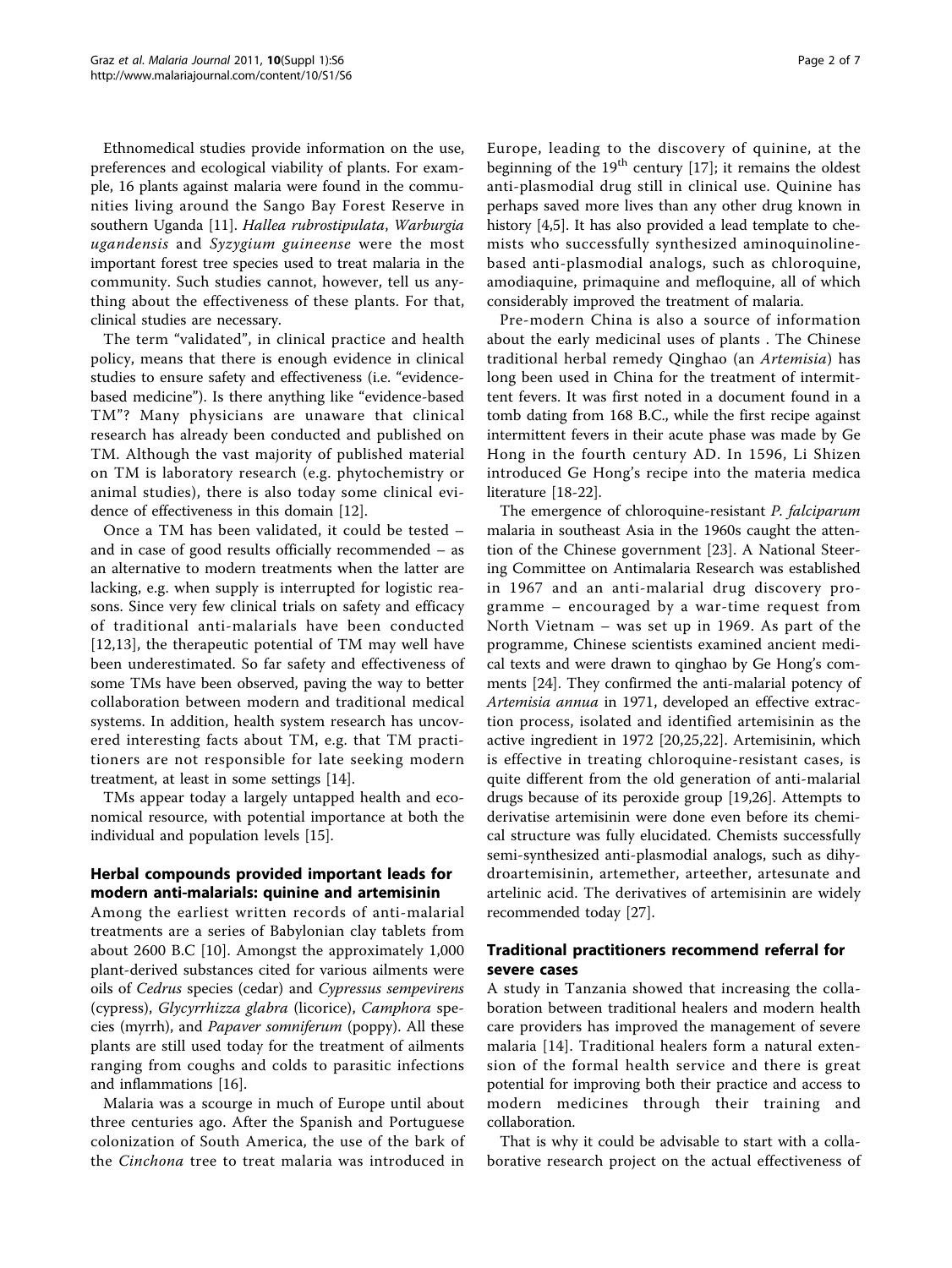some local TM practices, and only then discuss limitations of local care and the necessity for referral of a few cases. TM practitioners in both Tanzania and Ghana were very cooperative in referring severe cases of malaria during the recently completed rectal artesunate trial, when they were made aware that such cases are treatable and recover well if referred early [[28](#page-5-0)]. Indeed experience shows that TM practitioners are, at this point, ready to discuss referral and happy to improve their competence in this matter.

In most cases, patients actually perform their own self-referrals, usually in quite an appropriate manner. They welcome support in decision making from traditional practitioners. In a study in Mauritania, it appeared that TM practitioners performed adequate referrals without any previous training and were able to predict patient progress as accurately as modern physicians, an observation that was attributed to their long clinical experience [\[29](#page-5-0)]. They were able to detect those patients having a high chance of cure with their treatment, and those with a low chance. For the latter, they asked their modern colleagues whether they had something to offer. Joint meetings were organized where modern and TM practitioners presented their difficult patients and asked their counterpart whether they had something to offer. Appropriate referral was facilitated by such trusting relationships.

# Traditional medicine for malaria control programmes in the future

Today, TM can still inspire new therapeutic ideas. Some recipes are being locally validated and will be tested as part of malaria control programmes [[30\]](#page-5-0). In a longer term perspective, the TM approach described here can also be used as a "reverse process" of the classical drug discovery process; it takes advantage of experience gathered during centuries in areas where local remedies are used. Where numerous traditional recipes exist for the same ailment, we can discover the one with the best outcome, which may represent the most promising treatment concept. Approaching TM with the objective of having a net positive impact on malaria control activities is, however, paved with dangers of doing more harm than good.

A prerequisite is to have a multidisciplinary team with excellent technical and human competences, led by a health professional with experience and rigor in clinical research, excellent communication skills and demonstrating a relativist perspective of various medical knowledge, allowing for a positive and critical view on all medicines.

A project of TM for malaria control programme could be organized along the following lines, this suggestion being based on field experience:

# Step 1: Recognize TM as a (sometimes) valuable health resource

To start with, members of a team working on TM for malaria control should be aware of the literature and realize that TM may contribute to malaria control programmes in several ways:

- TM practitioners can help in referring severe cases as well as ensuring that pregnant women receive their intermittent treatment adequately;

- TM may provide validated first-aid treatment for rapid care in remote areas;

- the use of TM as first-line treatment for semiimmune population could delay resistance of Plasmodium against the most potent modern anti-malarials;

- new leads for future malaria drugs can be found in local TM.

A common worry with TM is that doses vary. In addition to variations in the mode of preparation, the biochemical content of the plant used is not stable across time and space. The answers to this problem are manifold: for a safe and effective treatment without a precise and stable dose of active constituents, the therapeutic range of the selected preparation must be large enough to allow for wide dose variations, so that the TM retains enough clinical effect without excessive toxicity. It may also be possible to find the active constituents for quality control, a research programme in itself.

- Traditional healers themselves, if reliable and credible, can be a valuable human resource. The ratio of population per healer is much smaller than the ratio of population per nurse or doctor in many areas. Yet the healers are often overlooked in statistics on human resources. Cuba is an excellent example of integrated traditional and modern medicine in the health care system with mutual benefits [[31](#page-5-0)].

- The issue of "counterfeit" drugs can be a reason why TM is preferred, but counterfeit TM does exist as well. Therefore, a form of quality assurance must be put in place (e.g. ensuring that the plant is harvested properly and not confused with others) and work synergistically with existing quality assurance mechanisms for modern medicine.

- Traditional medicines do convey a potential for economic development and poverty reduction through the involvement of other sectors like agriculture, marine resources and forestry. Developing large-scale commercial cultivation of medicinal plants and algae or fungi may provide income to communities and preserve traditional medicinal knowledge and biodiversity.

## Step 2: Foster working relationship with those using TM

- Health practitioners and physicians or nurses use different tools for a common aim: health. It is, therefore, no surprise that field experience showed that practitioners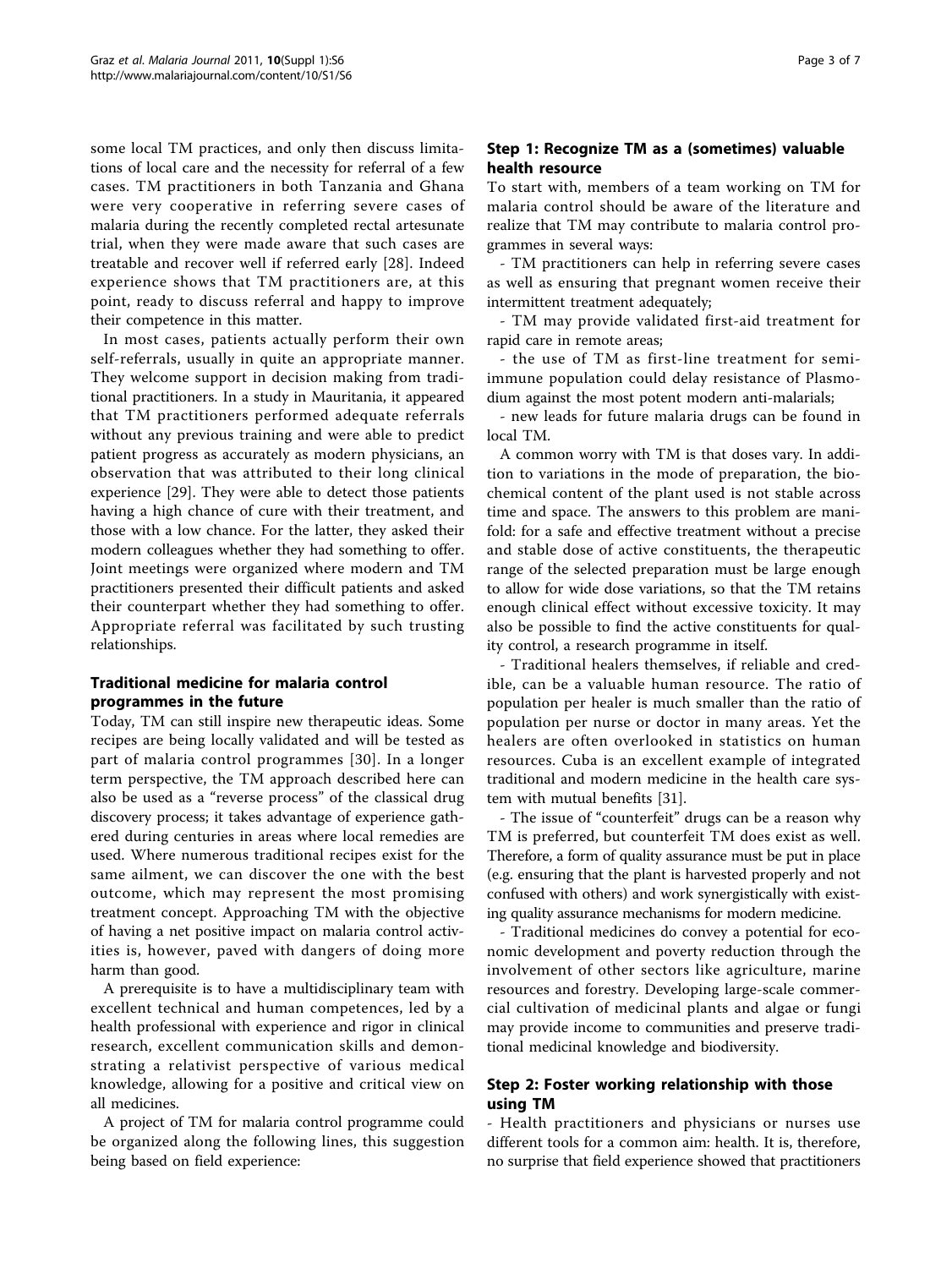of different cultures can find a common language when consulting together [[29\]](#page-5-0). As awareness of the similarities between them grows, they can create a good working relationship, even when their diagnostic and therapeutic tools differ widely.

- Both TM and modern practitioners can improve their knowledge. For example traditional practitioners could receive standard training in anatomy, physiology and clinical medicine while modern health practitioners receive training to appreciate the value and potential of TM. This would improve their understanding of each other and their ability to collaborate adequately.

- TM practitioners are usually included in the following research question: "Among all the different local treatments for a given ailment, which is the most effective?" When TM is practiced to some degree in every family, which is usual, the entire community is concerned with a research project aiming at answering a question of practical interest locally.

#### Step 3: Search for safe and effective local TM

- In the case of Artemisia annua, the question has been asked: why not use the plant itself? The hypothesis was that it could prevent drug resistance because it is a "combination therapy" [[32\]](#page-5-0). Phytochemical studies showed that the content of artemisinin may seem quite low, even in selected species, but this depends on the extraction method and several active constituents could be working in synergy. Results of clinical studies are promising, however with relatively high recrudescence rates [\[33](#page-5-0)]. Some NGOs have started to encourage local cultivation of A.  $annua[8]$  $annua[8]$  $annua[8]$ , that grows easily in humid climates, but not well in dry areas. Another anti-malarial plant, validated in clinical studies, is Argemone mexicana [[30\]](#page-5-0); since it grows precisely in the pan-tropical dry belt (Sahel-type climates), the two plants may become an example of complementary solutions, geographically speaking, if further studies confirm their potential in malaria control.

- After preliminary studies for selection of the best candidate, there is a methodological dilemma: designing a randomized controlled trial (RCT) in standard experimental conditions or studying the "real world" situation (or at least 'as real as possible'). A standard RCT provides sound information on treatment effects, but is usually designed with inclusion criteria that are far removed from the actual indications for malaria treatment in real clinical situations. As a result, external validity may be low. If the goal is to gain a reasonable estimate of the effects of a TM recipe if it is to be recommended for use in home-based or dispensary-based management of malaria, then it will be more appropriate to choose a study design that compares two strategies for the management of presumed uncomplicated malaria on site: TM as first-line with modern treatment

(e.g. ACT) as second-line, versus modern treatment as first-line. The main endpoint could be incidence of severe malaria, as a predictor of malaria mortality - or the latter directly if sample size makes it possible.

- TM testing with patients is made easier than with modern drugs, because a good documentation of traditional use alleviates the constitution of the file, provided that the study is conducted with the TM recipe prepared and applied according to the local traditional use [[35](#page-5-0)]. This is also specified in the WHO document "Guidelines for Clinical Study of Traditional Medicines in the WHO African Region" [[36](#page-5-0)]. Legal requirements, of course, vary from country to country.

#### Step 4: Spread results for clinical recommendations

Results of clinical studies of TM can be important for different groups:

- For the general public, evidence-based information will help patients and family make better treatment choices. For example, they may know better if a certain TM is a good alternative to modern treatment in some occasions or if it should be avoided.

- For health administrations, the challenge is to have a constructive collaboration between traditional and modern health systems. Activities can be:

◦ Quality control of TM recipes and preparations sold in the country [[37](#page-5-0)]

◦ Assessment of TM practitioners, certification

◦ Support for clinical research and official validation of safe and effective TM

◦ Support for drug discovery based on local recipes, through phytochemistry, in vitro and in vivo studies, patenting and licensing for drug development

◦ Production of TM of officially controlled quality

◦ Pharmacovigilance on TM products

- For health professionals and academics, in an era of pluralistic medicine, conventional (academic) medical centres need to offer basic knowledge on TM and other "alternative and complementary medicines" (CAM) for future health professionals, in order to allow then to inform patients properly on potential usages, dangers and interactions of TM/CAM. Acting at this level may well be the intervention with the longest-lasting effect in terms of spreading more rational views on TM. Until recently, most medical schools tended to teach only one type of medicine. For example in India, there were western, Ayurvedic, or Unani medical schools. In many developing countries, there were only western-style medical schools. Today, there is a growing tendency to integrate teaching on TM into medical courses, focusing on clinical research results and the way to rapidly find such information in available databases. Teaching and research on TM/CAM in medical school can improve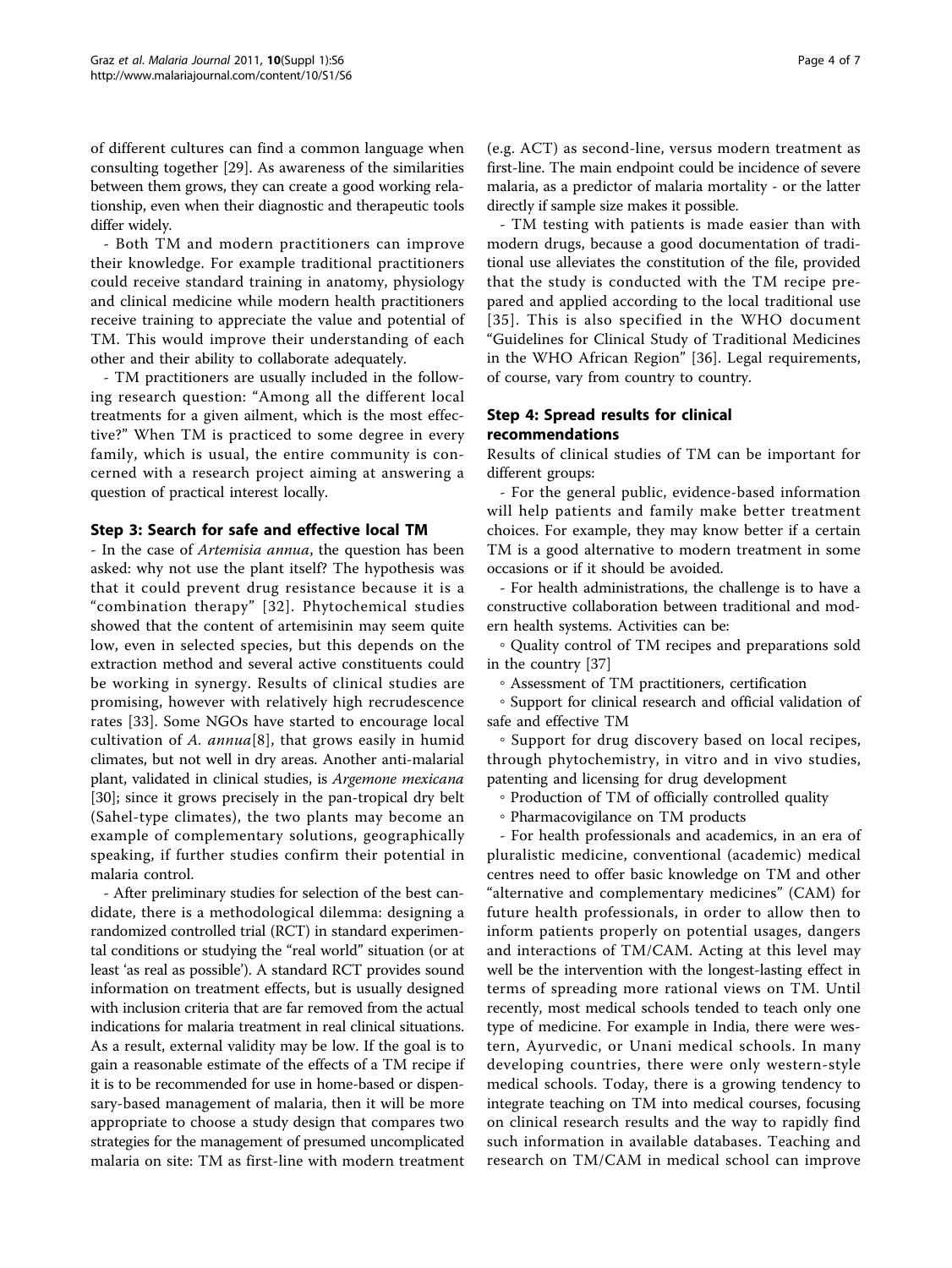the relationship between academic and other practitioners. Universities also have a growing number of doctoral students who choose to conduct their master or doctoral thesis research on TM. These doctoral students play a very important role in the production of scientific knowledge on TM.

# Step 5: Make TM part of the public health system

If research results on TM are taken seriously, they should lead to health policy changes, at least as pilot interventions in the field. Such pilot interventions may show whether a careful integration of TM in health systems where it was not taken into account will have an impact on health indicators (Figure 1). In the case of malaria, a national health policy could introduce, at the district level, recommendations for using a validated TM treatment as first-line treatment for uncomplicated malaria.

Could wide use of validated TM be a way to delay resistance to modern anti-malarials? A classic way of delaying drug resistance is to use an alternative when possible. While resistance to amodiaquine and sulphadoxine-pyrimethamine is already widespread [\[38,39\]](#page-5-0), there is also some evidence of resistance to lumefantrine [\[40\]](#page-5-0). Resistance will continue to spread if last-generation anti-malarials are universally used. Some patients, however, may not absolutely need them, because they are semi-immune. In a longitudinal study in Senegal, clinical outcomes were not worse when old treatments with some parasite resistance were used. Even though resistance to chloroquine (CQ) rapidly increased from 1992 to 2001, no change in CQ prescription was observed until

the early 2000s, and this was related to the absence of an obvious decrease in clinical CQ effectiveness [[41\]](#page-6-0).

## Step 6: TM potential for lead chemical compounds and drug development

Although this is a logical component of this section, it will not be covered here, because it has been discussed extensively in other articles of this supplement.

One point, however, must be stressed: determination of active compounds has a first, immediate utility in the process described above, it provides the basis for quality control methods. For example, Eritrean public health professionals sent samples of Argemone mexicana collected near Asmara in order to know if their plant had an active compounds profile comparable to Malian batches, and thus could be tried as a locally-produced anti-malarial.

Finally the involvement of other sectors in determining the economical value of TM and fostering commercial production of TM products will not only create wealth and reduce poverty, but will also protect biodiversity for future generations.

# Conclusion

The WHO Regional Committee for Africa strategy for promoting TM includes the development of local production and conservation of medicinal plants, legislation of TM practice and its integration into conventional health services.

Despite extensive investments in malaria control, research and elimination programmes, the disease has

- Preparation:
	- Reinforce disease surveillance system and/or prepare ad hoc studies
	- Choose TM to be involved (already clinically validated) and design messages to be spread
	- Check quality and local availability of validated TM
- Intervention:
	- Spread the message on recommended use of TM (« intervention » area)
	- Reinforce preventive measures and train for appropriate referral (intervention and control areas)
	- Collect data (baselines and with/without intervention)
- Valorisation:
	- Presentation to health authorities, as scientific publication as well as back to the population.
	- Advocacy of health policies in line with research results

Figure 1 Suggested design of a pilot public health malaria control programme involving traditional medicine.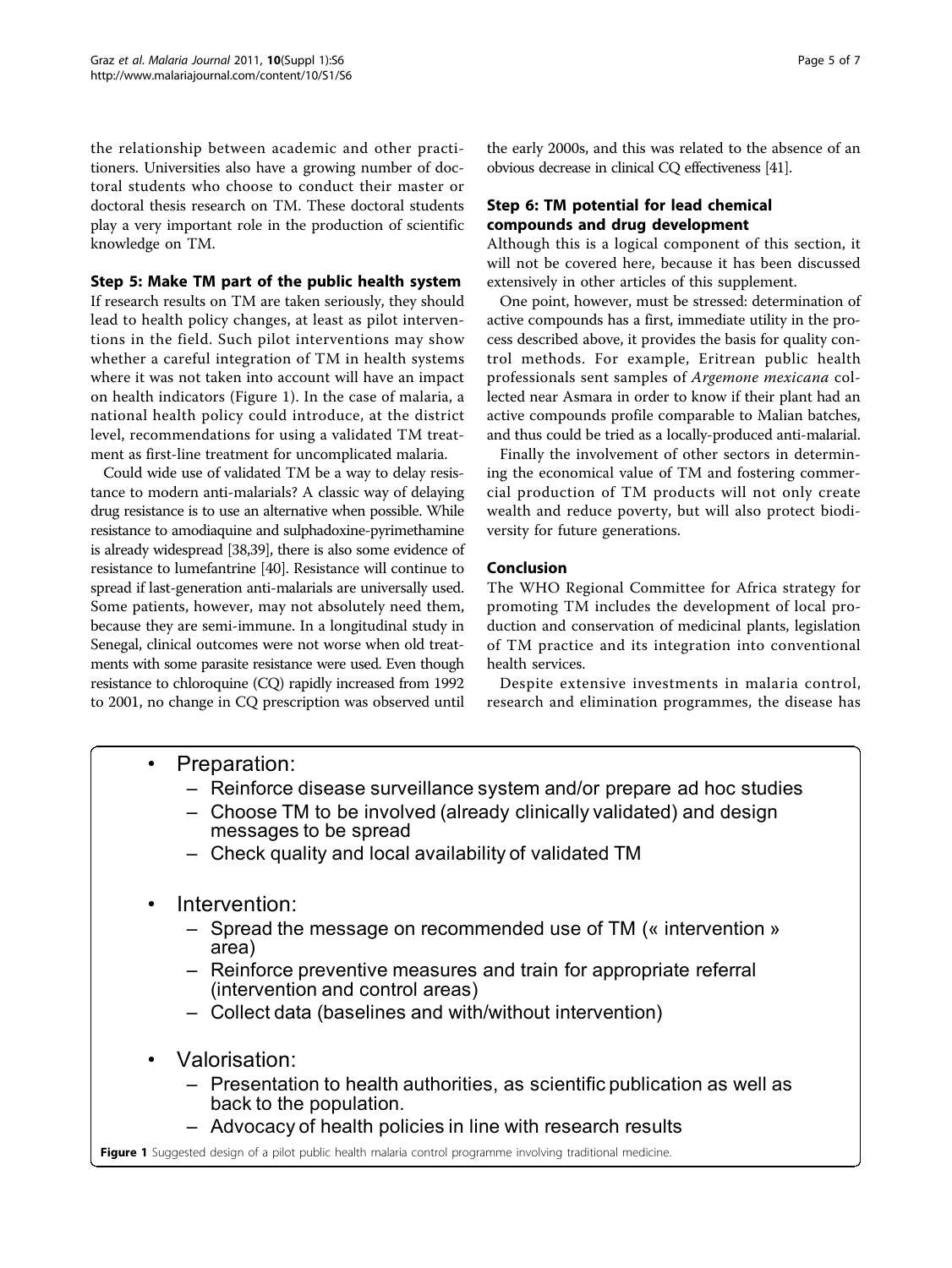<span id="page-5-0"></span>remained a major public health problem in sub-Saharan Africa and in many other places. Implementing rational use of traditional medicine against malaria through community-based participatory approaches is feasible and may well help curb the toll of the disease in endemic areas. There is an urgent need for major research investments in TM clinical and public health to further develop appropriate solutions for mass application.

#### Acknowledgements

To Elisabeth Hsu for her help on the history of Artemisia annua derivatives, for Sylvie Galland and Liesl Graz for their comments on an earlier version of this text.

This article has been published as part of Malaria Journal Volume 10 Supplement 1, 2011: Natural products for the control of malaria. The full contents of the supplement are available online at [http://www.malariajournal.com/supplements/10/S1.](http://�www.�malariajournal.com/supplements/10/S1)

#### Author details

<sup>1</sup>Geneva University, IMSP/CMU, 1, rue Michel Servet, CH-1211 Geneva 4, Switzerland. <sup>2</sup>Special Programme for Research and Training in Tropical Diseases (WHO/TDR), 20 Avenue Appia, 1211 Geneva 27, Switzerland. 3 National Institute for Medical Research, Ocean Road/Luthuli Street, P.O. Box 9653, Dar es Salaam, Tanzania.

#### Authors' contributions

Bertrand Graz wrote the main parts of the first draft, Hamisi Malebo other parts, then the whole was extensively worked on by all three authors.

#### Competing interests

The authors declare that they have no competing interests.

#### Published: 15 March 2011

#### References

- Kitua AY, Malebo HM: Malaria control in Africa and the role of traditional medicine. In Traditional Medicinal Plants and Malaria. Boca Raton: CRC Press;Willcox ML, Bodeker and Rasoanaivo P 2004:3-18.
- Phillipson JD: [New drugs from nature](http://www.ncbi.nlm.nih.gov/pubmed/10189942?dopt=Abstract) It could be yew. Phytother Res 1999, 13:2-8.
- 3. Phillipson JD: [Phytochemistry and Medicinal Plants.](http://www.ncbi.nlm.nih.gov/pubmed/11243450?dopt=Abstract) Phytochemistry 2001, 56:237-243.
- 4. Brogger-Christensen S, Kharazmi A: Antimalarial natural products. In Compounds from Natural Sources: Isolation, Characterization, and Biological Properties. New York : Taylor & Francis;Tringali, C 2001.
- 5. Kayser O, Kiderlen AF, Croft SL: [Natural products as antiparasitic drugs.](http://www.ncbi.nlm.nih.gov/pubmed/12937967?dopt=Abstract) Parasitology Research 2003, 90:S55-S62.
- 6. Kong JM, Goh NK, Chia LS, Chia TF: [Recent advances in traditional plant](http://www.ncbi.nlm.nih.gov/pubmed/12511224?dopt=Abstract) [drugs and orchids.](http://www.ncbi.nlm.nih.gov/pubmed/12511224?dopt=Abstract) Acta Pharmacologica Sinica 2003, 24:7-21.
- 7. Hsu E, Obringer F: Herba Artemisiae annuae (qing hao) in the Chinese materia medica. In Plants, Health and Healing: on the interface of ethnobotany and medical anthropology. Oxford, New York: Berghahn; E Hsu & S Harris 2010.
- 8. Hirt H, M'Pia B: Natural Medicine in the Tropics. Winnenden: Anamed; 2008.
- WHO: Substandard and counterfeit medicines. 2003 [\[http://www.who.int/](http://www.who.int/mediacentre/factsheets/2003/fs275/en/) [mediacentre/factsheets/2003/fs275/en/\]](http://www.who.int/mediacentre/factsheets/2003/fs275/en/), Fact sheet N°275.
- 10. Karou D, Nadembega WMC, Ouattara L, Ilboudo DP, Canini A, Nikiéma JB, Simpore J, Colizzi V, Traore AS: African ethnopharmacology and new drug discovery. Medicinal and Aromatic Plant Science and Biotechnology 2007, 1:1-10.
- 11. Ssegawa P, Kasenene JM: Plants for malaria treatment in southern Uganda: traditional use, preference and ecological viability. J Ethnobiology 2007, 27:110-131.
- 12. Willcox ML, Bodeker G: [Traditional herbal medicines for malaria.](http://www.ncbi.nlm.nih.gov/pubmed/15539672?dopt=Abstract) BMJ 2004, 329:1156-1159.
- 13. Sofowora A: Medicinal Plants and Traditional Medicine in Africa. Ibadan: Spectrum Books, 3 2008.
- 14. Makundi EA, Malebo HM, Mhame P, Kitua AY, Warsame M: Role of traditional healers in the management of severe malaria among children below five years of age: the case of Kilosa and Handeni Districts, Tanzania. Malar J 2006, 18:5-58.
- 15. Traditional Medicinal Plants and Malaria. Boca Raton: CRC Press; Willcox ML, Bodeker G, Rasoanaivo P 2004.
- 16. Newman DJ, Cragg GM, Snader KM: [The influence of natural products](http://www.ncbi.nlm.nih.gov/pubmed/10888010?dopt=Abstract) [upon drug discovery.](http://www.ncbi.nlm.nih.gov/pubmed/10888010?dopt=Abstract) Nat Prod Rep 2000, 17:215-234.
- 17. Sneden AT: [Natural products as medicinally useful agents.](http://www.ncbi.nlm.nih.gov/pubmed/14987062?dopt=Abstract) 2004 [[http://www.people.vcu.edu/~asneden/index.htm](http://�www.people.vcu.edu/~asneden/index.htm)].
- 18. QACRG (Qinghaosu [Antimalaria](http://www.ncbi.nlm.nih.gov/pubmed/117984?dopt=Abstract) Coordinating Research Group): Antimalaria [Studies on Qinghaosu.](http://www.ncbi.nlm.nih.gov/pubmed/117984?dopt=Abstract) Chinese Medical Journal 1979, 92:811-816.
- 19. Klayman DL, Lin AJ, Acton N, Scovill JP, Hoch JM, Milhous WK, Theoharides AD, Dobek AS: [Isolation of artemisinin \(qinghaosu\) from](http://www.ncbi.nlm.nih.gov/pubmed/6387056?dopt=Abstract) Artemisia annua [growing in the United States.](http://www.ncbi.nlm.nih.gov/pubmed/6387056?dopt=Abstract) Journal of Natural Products 1984, 47:715-717.
- 20. Klayman DL: Qinghaosu [\(Artemisinin\): an antimalarial drug from China.](http://www.ncbi.nlm.nih.gov/pubmed/3887571?dopt=Abstract) Science 1985, 228:1049-1055.
- 21. Huang KC: The Pharmacology of Chinese Herbs. Boca Raton: CRC Press; 2004.
- 22. Zamiska N, McKay B: Global Health, China's Price in Malaria Clash. The Wall Street Journal 2007, A1-A14.
- 23. Jiaxiang S: Antimalarial Drug Development in China. National Institutes of Pharmaceutical Research and Development, Beijing, on Behalf of the UNDP/ World Bank/WHO Special Programme for Research and Training in Tropical Diseases 1991.
- 24. Tu Y: The development of new antimalarial drugs: Qinghaosu and dihydro-qinghaosu. Chinese Medical Journal 2004, 112:976-977.
- 25. Hien TT, White NJ: [Qinghaosu.](http://www.ncbi.nlm.nih.gov/pubmed/8094838?dopt=Abstract) Lancet 1993, 341:603-608.
- 26. Teixeira da Silva JA: Mining the essential oils of the Anthemideae. African Journal of Biotechnology 3:706-720.
- 27. WHO: Guidelines for the treatment of malaria. Geneva, 2 2010.
- 28. Gomes MF, Faiz MA, Gyapong JO, Warsame M: [Pre-referral rectal](http://www.ncbi.nlm.nih.gov/pubmed/19059639?dopt=Abstract) [artesunate to prevent death and disability in severe malaria: a placebo](http://www.ncbi.nlm.nih.gov/pubmed/19059639?dopt=Abstract)[controlled trial.](http://www.ncbi.nlm.nih.gov/pubmed/19059639?dopt=Abstract) Lancet 2009, 373:557-566.
- 29. Graz B: Prognostic ability of practitioners of traditional Arabic medicine: comparison with western methods through a relative patient progress scale. eCAM 2010, 7(4):471-476 [\[http://ecam.oxfordjournals.org/cgi/content/](http://ecam.oxfordjournals.org/cgi/content/full/nen022) [full/nen022\]](http://ecam.oxfordjournals.org/cgi/content/full/nen022).
- 30. Graz B, Willcox ML, Diakite C, Falquet J, Dackuo F, Sidibe O, Giani S, Diallo D: Argemone mexicana [decoction versus artesunate-amodiaquine](http://www.ncbi.nlm.nih.gov/pubmed/19733875?dopt=Abstract) [for the management of malaria in Mali: policy and public-health](http://www.ncbi.nlm.nih.gov/pubmed/19733875?dopt=Abstract) [implications.](http://www.ncbi.nlm.nih.gov/pubmed/19733875?dopt=Abstract) Trans R Soc Trop Med Hyg 2010, 104:33-41.
- 31. Appelbaum D, Kligler B, Barrett B, Frenkel M, Guerrera MP, Kondwani KA, Lee BB, Tattelman E: [Natural and traditional medicine in Cuba: Lessons](http://www.ncbi.nlm.nih.gov/pubmed/17122478?dopt=Abstract) [for U.S. medical education.](http://www.ncbi.nlm.nih.gov/pubmed/17122478?dopt=Abstract) Academic Medicine 2006, 81:1098-1103.
- 32. Willcox M: Artemisia [Species: From Traditional Medicines to Modern](http://www.ncbi.nlm.nih.gov/pubmed/19236169?dopt=Abstract) [Antimalarials-and](http://www.ncbi.nlm.nih.gov/pubmed/19236169?dopt=Abstract) Back Again. J Altern Complement Med 2009, 15:101-109.
- 33. Mueller MS, Runyambo N, Wagner I, Borrmann S, Dietz K, Heide L: [Randomized controlled trial of a traditional preparation of](http://www.ncbi.nlm.nih.gov/pubmed/15109558?dopt=Abstract) Artemisia annua [L. \(Annual Wormwood\) in the treatment of malaria.](http://www.ncbi.nlm.nih.gov/pubmed/15109558?dopt=Abstract) Trans R Soc Trop Med Hyg 2004, 98:318-21.
- 34. Hopkins H, Talisuna A, Whitty CJ, Staedke SG: [Impact of home-based](http://www.ncbi.nlm.nih.gov/pubmed/17922916?dopt=Abstract) [management of malaria on health outcomes in Africa: a systematic](http://www.ncbi.nlm.nih.gov/pubmed/17922916?dopt=Abstract) [review of the evidence.](http://www.ncbi.nlm.nih.gov/pubmed/17922916?dopt=Abstract) Malar J 2007, 6:134.
- 35. WHO: General guidelines for methodologies on research and evaluation of traditional medicine. World Health Organization, Geneva; 2000.
- 36. WHO: Guidelines for Clinical Study of Traditional Medicines in the WHO African Region. Brazzaville: 2004.
- 37. WHO: Guidelines on Safety Monitoring of Herbal Medicines in Pharmacovigilance Systems. Geneva; 2004.
- 38. Enosse S, Magnussen P, Abacassamo F, Gomez-Olive X, Ronn AM, Thompson R, Alifrangis M: Rapid increase of [Plasmodium falciparum](http://www.ncbi.nlm.nih.gov/pubmed/18590577?dopt=Abstract) dhfr/ [dhps resistant haplotypes, after the adoption of](http://www.ncbi.nlm.nih.gov/pubmed/18590577?dopt=Abstract) [sulphadoxinepyrimethamine as first line treatment in 2002, in southern](http://www.ncbi.nlm.nih.gov/pubmed/18590577?dopt=Abstract) [Mozambique.](http://www.ncbi.nlm.nih.gov/pubmed/18590577?dopt=Abstract) Malar J 2008, 7:115.
- 39. Mandi G, Mockenhaupt FP, Coulibaly B, Meissner P, Muller O: [Efficacy of](http://www.ncbi.nlm.nih.gov/pubmed/18419816?dopt=Abstract) [amodiaquine in the treatment of uncomplicated falciparum malaria in](http://www.ncbi.nlm.nih.gov/pubmed/18419816?dopt=Abstract) [young children of rural north-western Burkina Faso.](http://www.ncbi.nlm.nih.gov/pubmed/18419816?dopt=Abstract) Malar J 2008, 7:58.
- 40. Somé AF, Séré YY, Dokomajilar C, Zongo I, Rouamba N, Greenhouse B, Ouédraogo JB, Rosenthal PJ: Selection of known [Plasmodium falciparum](http://www.ncbi.nlm.nih.gov/pubmed/20231394?dopt=Abstract)